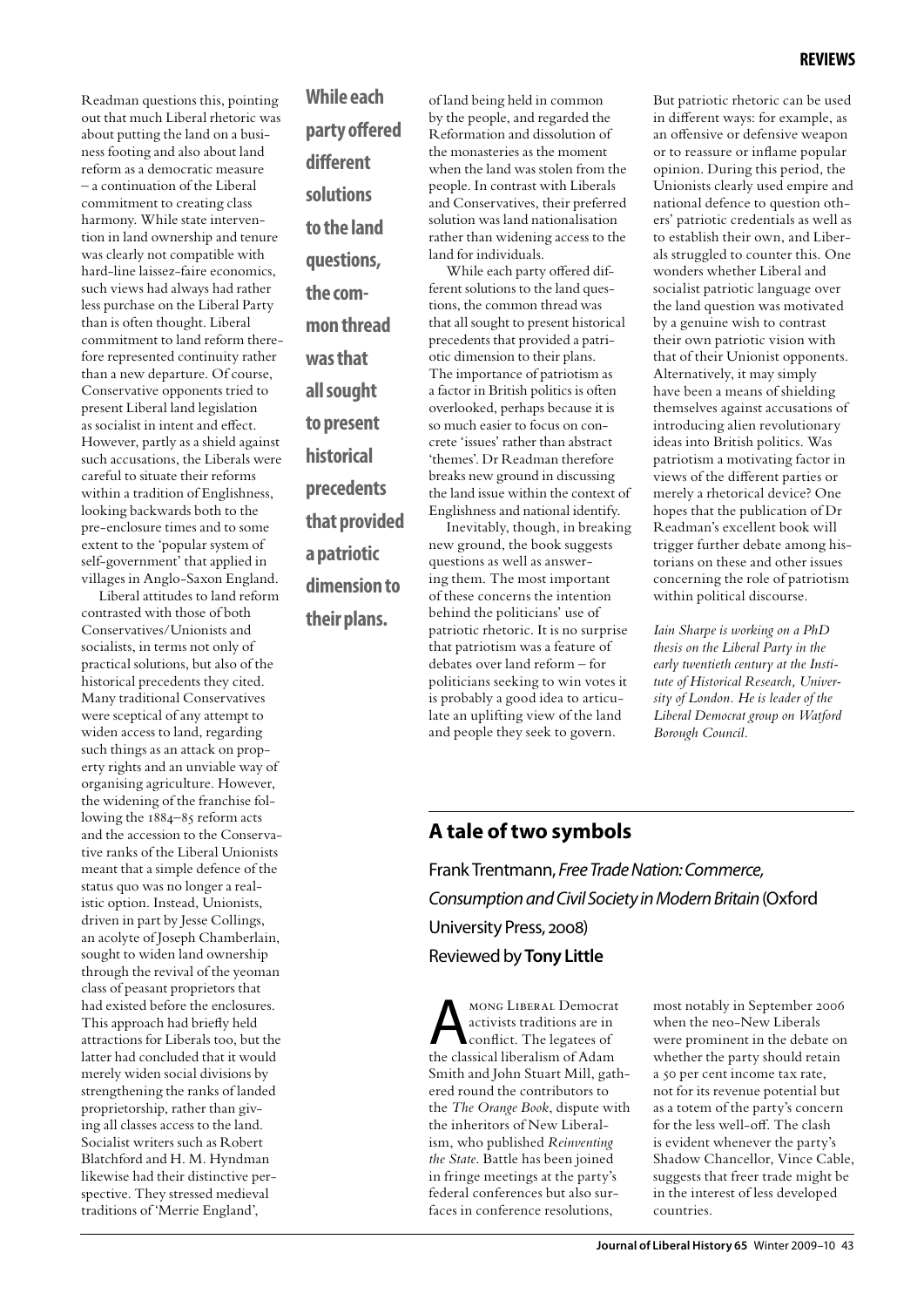### **reviews**

An Edwardian Liberal would find most of this split incomprehensible. Ministers responsible for the implementation of the New Liberal ideas after 1905 were convinced believers in classical liberalism and, equally, proponents of classical economics. It might even be argued that some of the celebrated elements of the New Liberalism, such as the People's Budget of 1909, were the result of expediency rather than planning. Would Lloyd George's income and land tax proposals have been so radical if he had not had to fund a naval arms race as well as old age pensions?

Edwardian Liberals were fervent believers in free trade, and I use the word fervent advisedly. Frank Trentmann's *Free Trade Nation* is the story of the defence of free trade in the first decade of the twentieth century and the undermining of the old order during and after the Great War of 1914–18.

Free trade was central to Victorian Liberalism. It was the factor which first brought together the elements of what became the Liberal Party. It split the Tories so badly in 1846 that they were out of power for a generation and only clawed their way back after disowning protectionism. The British political establishment accepted unilateral free trade as official policy for the remainder of Victoria's reign, despite some chuntering from the Conservatives and misgivings about the protectionism adopted in America's growing economy and the newly created Germany, which both threatened British manufacturing supremacy.

Joe Chamberlain crushed the cosy consensus in 1903 when he spoke in favour of giving preference to imports from the colonies, imitating the German customs union across the British Empire, and simultaneously providing the funding for old age pensions. Chamberlain's proposals initially split Balfour's government, an alliance of Conservatives and Liberal Unionists, contributing to its landslide defeat in 1906. Curiously, as Trentmann makes clear, Chamberlain's plans were not wholly welcomed by the Empire. The white settler colonies were often themselves

protectionist, to shelter infant industries, or, as in the case of Canada, more concerned with nearer neighbours than with the distant mother country. Nevertheless, his panacea came gradually to dominate Tory thinking, and free trade was a significant factor in the remaining elections before the Great War.

Trentmann does not give the details or a comprehensive narrative of the Chamberlain proposals. Rather he is concerned with the reaction to them. And it is here, in the first half of the book, that Trentmann is at his most valuable, by illuminating the popular campaigns and explaining the rationale behind them.

When I learnt economics, many years ago, we were introduced to free trade through the model of a simplified two-country, two-product world market. As the assumptions behind the model were modified it remained the conclusion that trading was in the best interest of both countries, even if one could make both products more cheaply than the other. Tariffs made the products more expensive and damaged both employment and consumers. The models can be made more complex and more dynamic but today the arguments of those proposing reducing trade barriers are largely conducted in the rational logical style of the economist. The passion and emotion of the trade protesters is dismissed as misguided and harmful to the interests of those on whose behalf the students demonstrate. Consequently, free trade does not engage the interest of the consumer and there is no popular lobby in its favour.

Edwardian Britain was very different. Pro- and anti-free traders set up displays in high street stores. Parades and tableaux were organised. Trentmann has incorporated photographs of the shops, of the participants in the tableaux or plays, and of the everyday campaigners haranguing passersby in the streets. Packed mass meetings lasting up to two and a half or three hours were held with songs sung and hecklers infiltrated into the opposing camps. Indeed, free trade lectures were so popular that they were organised by their hundreds in the popular seaside resorts in the



# **FREE TRADE NATION**

#### **FRANK TRENTMANN**

holiday season, sometimes in defiance of local by-laws. Naturally posters, pamphlets, parodies and cartoons played their part, but, perhaps more surprisingly, recently developed technologies were pressed into action. In one constituency a pantechnicon van, adapted to show early propaganda films, attracted large crowds. Elsewhere, moving pictures of party leaders speaking were synchronised with gramophones, and lectures were routinely illustrated by magic lantern slides. The more enterprising organisers projected images on the outside walls of buildings. One of the strengths of Trentmann's book is the use of a fraction of this wealth of propaganda material as illustrations in the text and, at least in the hardback edition, as colour plates in the centre of the book.

The use of high street shops illustrates that much of the campaigning was aimed at the end user of imports and suggests that the 'citizen consumers' acknowledged their dual role. One of the difficulties for the modern campaigner against tariff protection is that while it is relatively easy to identify the producers who might lose from free trade, whether small African farmers or aspiring British manufacturers, consumers rarely see their purchasing